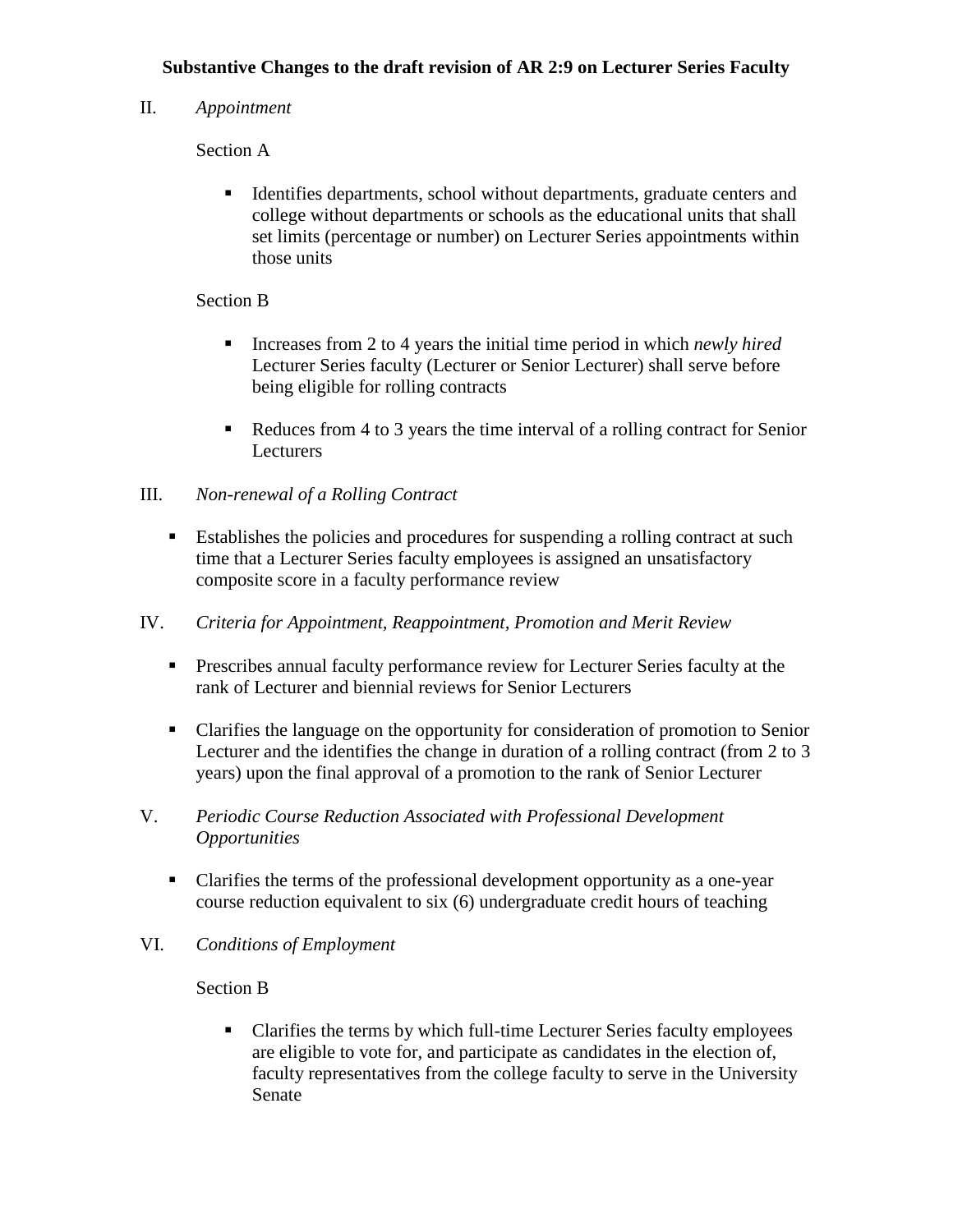| UNIVERSITY OF KENTUCKY            | <b>IDENTIFICATION</b><br>AR 2:9 |  | <b>PAGE</b>                                                   |
|-----------------------------------|---------------------------------|--|---------------------------------------------------------------|
| <b>ADMINISTRATIVE REGULATIONS</b> | DATE EFFECTIVE<br>X/YY/77.      |  | SUPERSEDES REGULATION DATED<br>AR II-1.0-1, Page II.S, 7/1/05 |

# LECTURER SERIES FACULTY  $-$ [revision 4-02-10]

#### I. Definition

Lecturer Series faculty employees are professionally qualified teachers hired for a fixed term. Lecturer Series faculty **employees** do not have the same responsibilities and professional obligations of faculty employees in Regular, Special, Extension or Librarian Title Series. Lecturer Series appointments shall not be made when appointment in a title series is appropriate.

#### II. Appointment

Personnel actions in the Lecturer Series faculty are appointed reappointed finalized by final action of the Provost upon recommendationrecommendations of the educational unit administrator and the dean without reference to an Academic Area Advisory Committee.—Initial appointments at the rank of Lecturer shall not exceed a term of one year. A faculty employee at the rank of Lecturer may be reappointed for one or more additional terms for a period of no more than two years per appointment. Senior Lecturers may be appointed to an initial term not to exceed two years and reappointed for additional terms of no more than two years per appointment. The The final action of the Provost shall be communicated in writing to the dean. The dean shall notify the candidate in writing of the Provost's decision, with that notification by the dean being copied to the educational unit administrator. The maximum number or percentage of Lecturers in an educational unit must be based on the written approvalLecturer Series faculty employees in a department, school without departments, graduate center or college without department or schools shall be established by the majority vote of the tenured and tenure-track faculty of that educationalbody of the unit- and documented in the rules of the unit. The assignment period for Lecturer Series faculty employees may be on a nine-month, tenmonth, eleven-month, or twelve-month basis.

Appointment, Reappointment and Termination in the Lecturer Series are subject to the following conditions:

1. Initial appointment at the rank of Lecturer or Senior Lecturer shall not exceed two (2) years. Notification of non-renewal of appointment at the end of the first year of service shall be given no later than March 1 if the appointment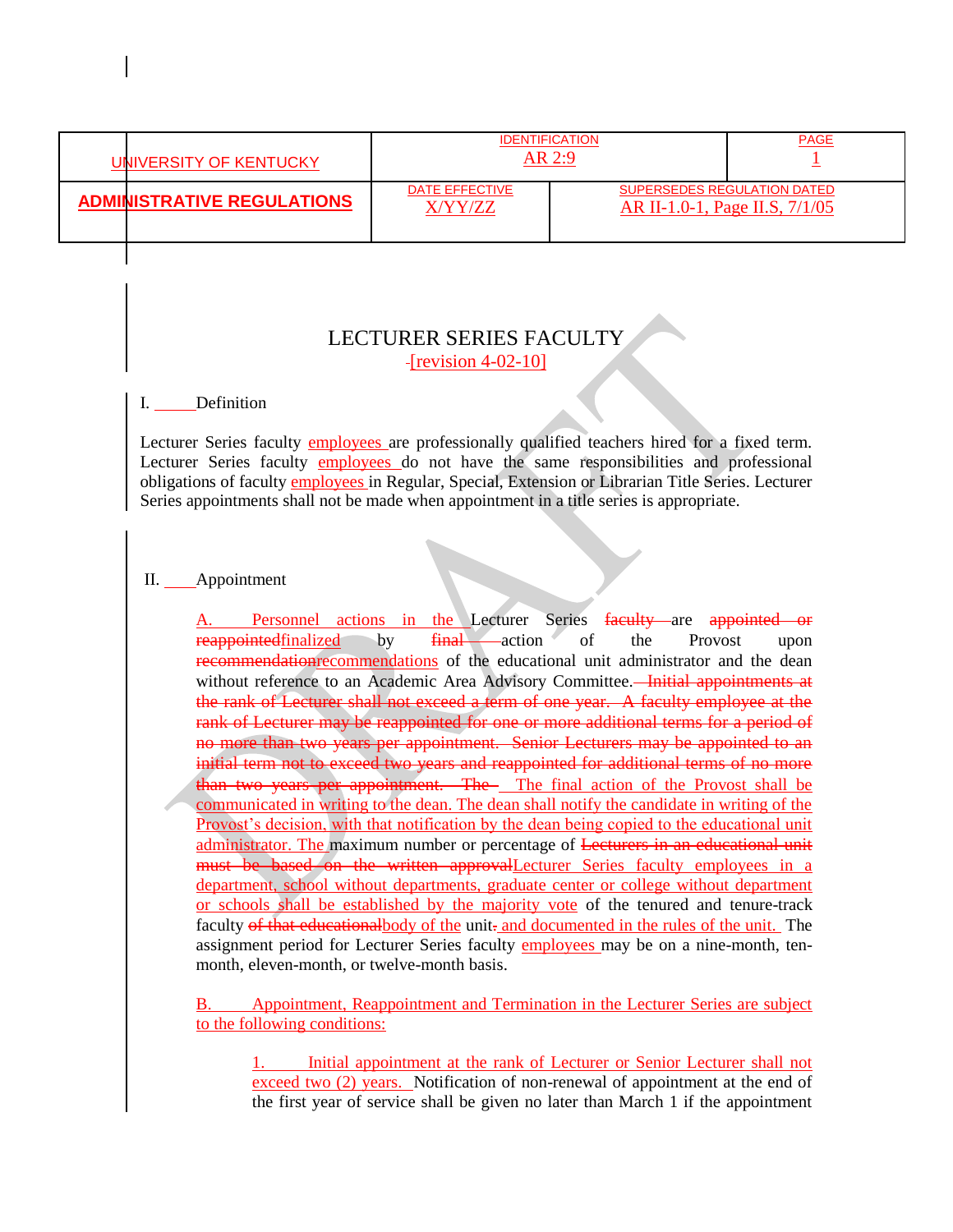### Lecturer AR (revision 4-02-10)

expires at the end of that academic year or three months in advance if the oneyear appointment terminates during the academic year. NotificationThe final action of the Provost on the matter of non-renewal of appointment after shall be communicated in writing to the dean. The dean shall notify the candidate in writing of the Provost's decision and send a copy of the notification to the educational unit administrator.

Notification of non-renewal of appointment aAfter the first year of service, and until such time that a rolling contract is offered (see subsections  $3 \&$ 6 below), notification of the decision to offer a terminal reappointment shall be given to Lecturer Series faculty employees at least one year-twelve (12) months before expiration of the appointment. NotificationThe final action of non-renewalthe Provost on the matter of terminal appointment shall be  $madecommunication$  in writing  $byto$  the dean.  $The clean shall notify the$ candidate in writing of the Provost's decision and send a copy of the notification to the educational unit administrator.

3. Reappointment reviews shall be conducted in accordance with the policies and procedures prescribed in AR 2:1-1 and its accompanying appendices  $(AR 2:1-1$  Appendices I & II).

After the unit administrator has completed the reappointment review of a faculty employee in his or her fourth year of continuous full-time service at the rank of Lecturer, the educational unit administrator shall recommend to the dean either:

a. An offer to the faculty employee of a 2-year rolling contract (i.e., a two-year notice before termination), subject to the conditions stated in Section III below.

b. An offer to the faculty employee of a terminal reappointment contract for a fifth and final year of employment. The final action of the Provost on the matter of terminal appointment shall be communicated in writing to the dean. The dean shall notify the faculty employee in writing of the Provost's decision and send a copy of the notification to the educational unit administrator.

5. After the unit administrator has completed the reappointment review of a faculty employee in his or her fourth year of continuous full-time service at the rank of Senior Lecturer, the educational unit administrator shall recommend to the dean either:

a. An offer to the faculty employee of a 3-year rolling contract (i.e., a three-year notice before termination), subject to the conditions stated in Section III below.

or

or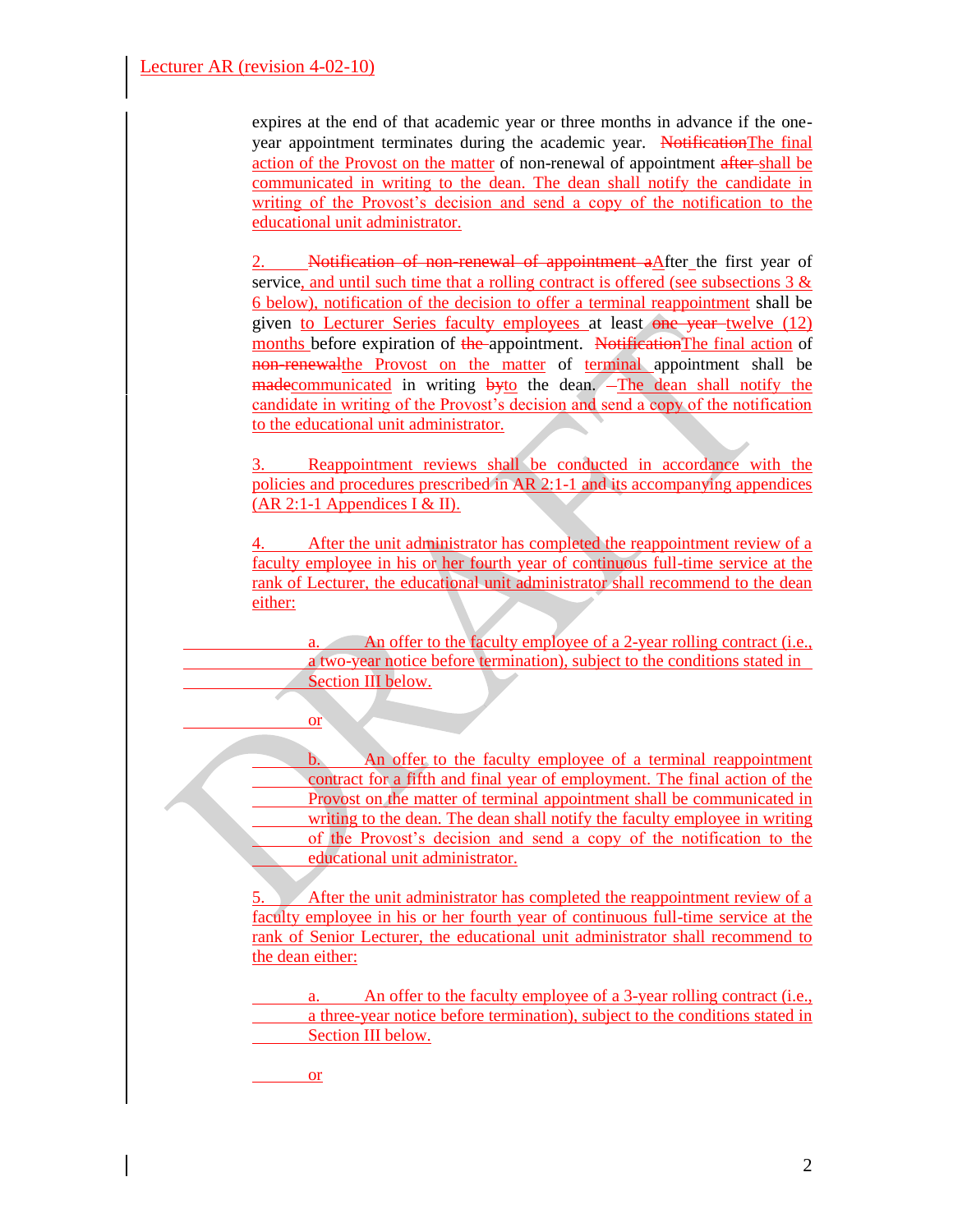### Lecturer AR (revision 4-02-10)

b. An offer to the faculty employee of a terminal reappointment contract for a fifth and final year of employment. The final action of the Provost on the matter of terminal appointment shall be communicated in writing to the dean. The dean shall notify the candidate in writing of the Provost's decision and send a copy of the notification to the educational unit administrator.

### III. Non-renewal

Notification of non-renewal of appointment at the end of the first year of service shall be given no later than March 1 if the appointment expires at the end of that academic year or three months in advance if the one year appointment terminates during the academic year. Notification of non-renewal of appointment after the first year of service shall be given at least one year before expiration of the appointment. Notification of non-renewal of appointment shall be made in writing by the dean.

### IIl. Non-renewal of a Rolling Contract

# A. Lecturer Series Faculty at the Rank of Lecturer

1. In the event that a faculty employee at the rank of Lecturer is assigned a composite rating of unsatisfactory on an annual faculty performance review (see AR 3:10), the unit administrator shall not recommend the renewal of the faculty employee's rolling contract. After consultation with the appropriate unit faculty (see AR 2:1-1 Appendix I), the unit administrator shall recommend to the dean of the college for final action by the Provost that the faculty employee be offered a two-year reappointment contract without the provision for a rolling contract. The final action of the Provost on the matter of reappointment shall be communicated in writing to the dean. The dean shall notify the candidate in writing of the Provost's decision and send a copy of the notification to the educational unit administrator.

2. At any time in the two-year duration of the reappointment contract, but with sufficient time to ensure that the final action of the Provost is communicated to the faculty employee no later than the last day of the reappointment contract, the unit administrator shall recommend to the dean, for final action by the Provost, one of the three actions enumerated below. The administrator shall consult with the appropriate faculty (see AR 2:1-1 Appendix I) and, where prescribed in Appendix I, obtain the written judgments from the appropriate unit faculty on the administrator's proposed recommendation, which shall be limited to one of the following:

a. An offer to the faculty employee of a 2-year rolling contract (i.e., a two-year notice before termination), subject to the conditions stated in Section III.A.1 above.

b. An offer to the faculty employee of a terminal reappointment contract.

c. An offer to the faculty employee of a reappointment contract, not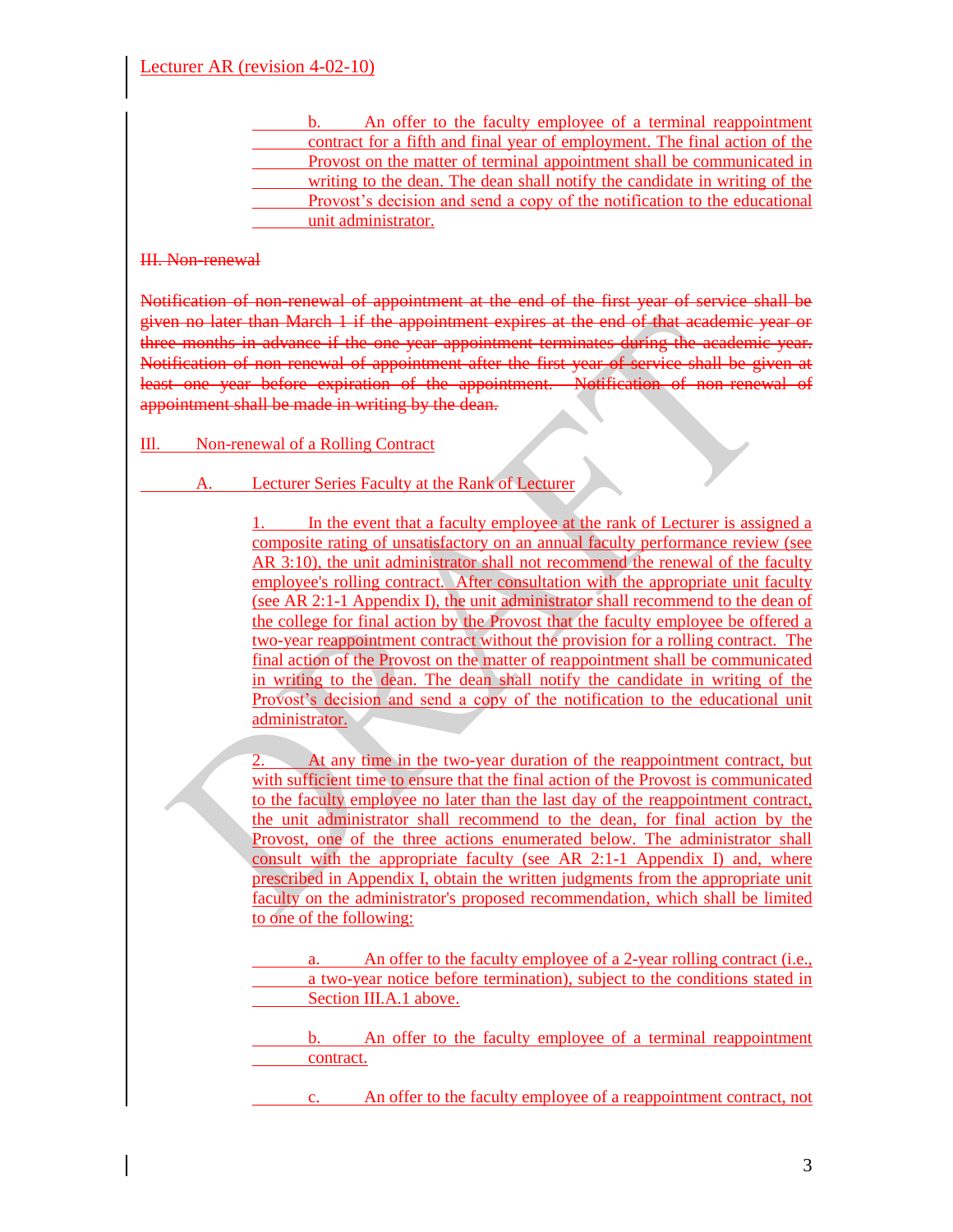|    | Lecturer AR (revision 4-02-10)                                                                                                                                     |
|----|--------------------------------------------------------------------------------------------------------------------------------------------------------------------|
|    |                                                                                                                                                                    |
|    | to exceed two years in duration and without the provision for a rolling<br>contract. At the end of that reappointment period, the terms of                         |
|    | reappointment shall be limited to:                                                                                                                                 |
|    |                                                                                                                                                                    |
|    | the restoration of a 2-year rolling contract ( <i>i.e.</i> , a two-                                                                                                |
|    | year notice before termination), subject to the conditions stated<br>in Section III.A.1 above.                                                                     |
|    |                                                                                                                                                                    |
|    | <b>or</b>                                                                                                                                                          |
|    | ii.<br>the issuance of a terminal reappointment contract.                                                                                                          |
|    | The final action of the Provost on the matter of reappointment shall be<br>3.                                                                                      |
|    | communicated in writing to the dean. The dean shall notify the candidate in                                                                                        |
|    | writing of the Provost's decision and send a copy of the notification to the                                                                                       |
|    | educational unit administrator.                                                                                                                                    |
| В. | Lecturer Series Faculty at the Rank of Senior Lecturer                                                                                                             |
|    |                                                                                                                                                                    |
|    | In the event that a faculty employee at the rank of Senior Lecturer is                                                                                             |
|    | assigned a composite rating of unsatisfactory on a biennial faculty performance<br>review (see AR 3:10), the unit administrator shall not recommend the renewal of |
|    | the faculty employee's rolling contract. After consultation with the appropriate                                                                                   |
|    | unit faculty (see AR 2:1-1 Appendix I), the unit administrator shall recommend                                                                                     |
|    | to the dean of the college, for final action by the Provost, that the faculty                                                                                      |
|    | employee be offered a three-year reappointment contract without the provision                                                                                      |
|    | for a rolling contract. The final action of the Provost on the matter of                                                                                           |
|    | reappointment shall be communicated in writing to the dean. The dean shall                                                                                         |
|    | notify the candidate in writing of the Provost's decision and send a copy of the<br>notification to the educational unit administrator.                            |
|    |                                                                                                                                                                    |
|    | 2. During the three-year reappointment period, the faculty employee shall                                                                                          |
|    | undergo an annual faculty performance review.                                                                                                                      |
|    |                                                                                                                                                                    |
|    | In the second or third year of the reappointment contract, and with<br>3.<br>sufficient time to ensure that the final action of the Provost is communicated to     |
|    | the faculty employee no later than the last day of the reappointment contract, the                                                                                 |
|    | unit administrator shall recommend to the dean, for final action by the Provost,                                                                                   |
|    | one of the three actions enumerated below. The administrator shall consult with                                                                                    |
|    | the appropriate faculty (see AR 2:1-1 Appendix I) and, where prescribed in                                                                                         |
|    | Appendix I, obtain the written judgments from the appropriate unit faculty on the                                                                                  |
|    | administrator's proposed recommendation, which shall be limited to one of the                                                                                      |
|    | following:                                                                                                                                                         |
|    | An offer to the faculty employee of a 3-year rolling contract (i.e.,                                                                                               |
|    | a three-year notice before termination), subject to the conditions stated in                                                                                       |
|    | Section III.B.1,                                                                                                                                                   |
|    |                                                                                                                                                                    |
|    | An offer to the faculty employee of a terminal reappointment<br>$\mathbf{b}$ ,<br>contract.                                                                        |
|    |                                                                                                                                                                    |
|    |                                                                                                                                                                    |
|    |                                                                                                                                                                    |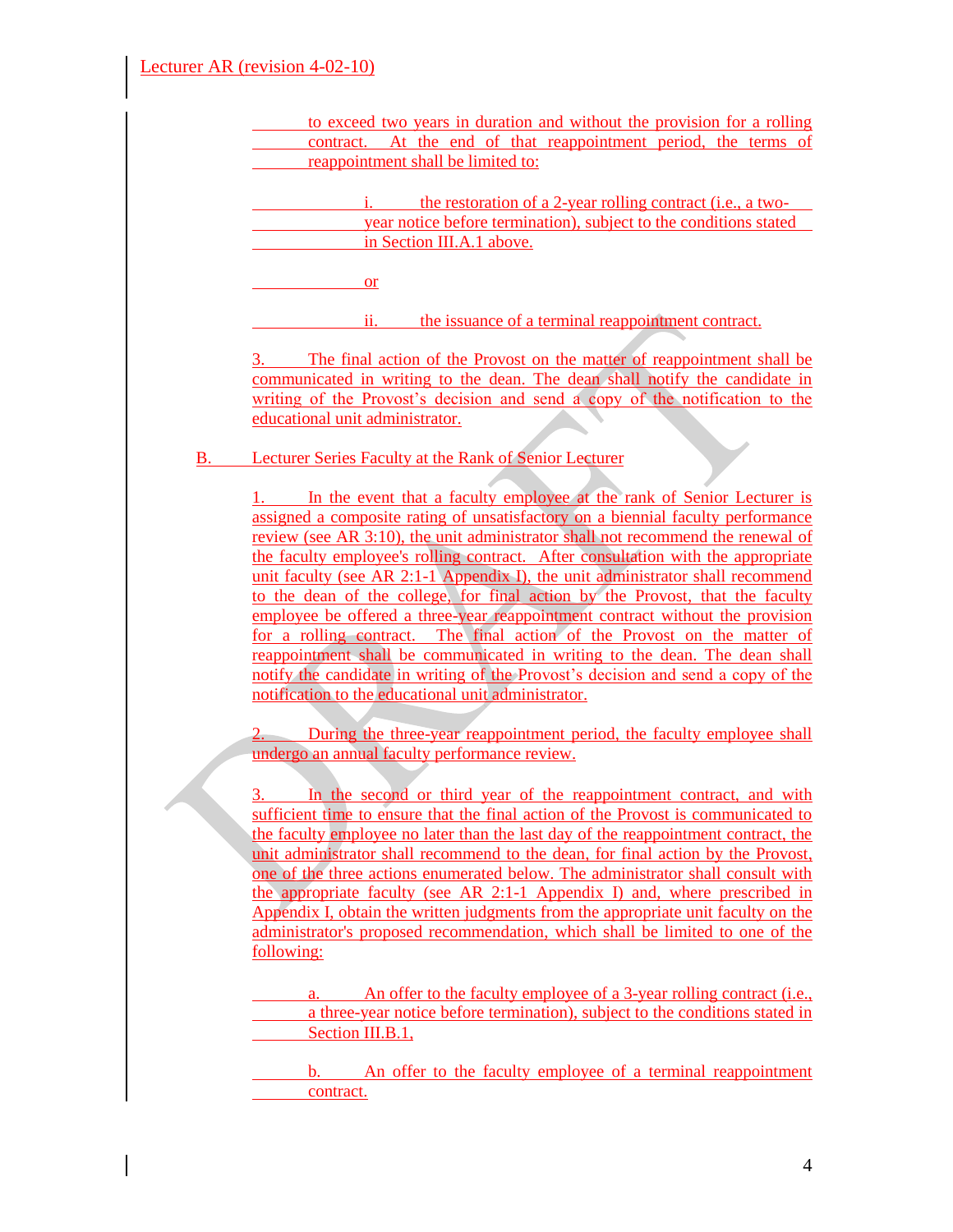| Lecturer AR (revision 4-02-10) |                                                                                                                                                                                                                                                                                                                                                                                                                                                                                                                                                                                                                                                                                   |  |
|--------------------------------|-----------------------------------------------------------------------------------------------------------------------------------------------------------------------------------------------------------------------------------------------------------------------------------------------------------------------------------------------------------------------------------------------------------------------------------------------------------------------------------------------------------------------------------------------------------------------------------------------------------------------------------------------------------------------------------|--|
|                                | An offer to the faculty employee of a reappointment contract, not<br>to exceed two years in duration and without the provision for a rolling<br>contract. At the end of that reappointment period, the terms of<br>reappointment shall be limited to:<br>the restoration of a 3-year rolling contract (i.e., a three-                                                                                                                                                                                                                                                                                                                                                             |  |
|                                | year notice before termination), subject to the conditions stated<br>in Section III.B.1 above.<br><sub>or</sub>                                                                                                                                                                                                                                                                                                                                                                                                                                                                                                                                                                   |  |
|                                | the issuance of a terminal reappointment contract.<br>ii.<br>The final action of the Provost on the matter of reappointment shall be<br>communicated in writing to the dean. The dean shall notify the candidate in                                                                                                                                                                                                                                                                                                                                                                                                                                                               |  |
|                                | writing of the Provost's decision and send a copy of the notification to the<br>educational unit administrator.                                                                                                                                                                                                                                                                                                                                                                                                                                                                                                                                                                   |  |
| IV.                            | Criteria for Appointment, Reappointment, Promotion, and Merit Review                                                                                                                                                                                                                                                                                                                                                                                                                                                                                                                                                                                                              |  |
|                                | The Faculties of the educational units that employ full-time Lecturer Series<br>faculty employees shall establish unit criteria and procedures for appointment,<br>reappointment, promotion, and merit review (pursuant to GR VII.A.6). The<br>criteria for appointment shall include an earned terminal degree appropriate to<br>the field of assignment. The appropriate professional experience or credentials<br>may substitute for a terminal degree with the approval of the Provost. These unit<br>criteria and procedures shall be submitted to the dean of the college for<br>approval.                                                                                  |  |
| В.                             | The college policies on performance review of Lecturer Series faculty employees<br>shall prescribe that Lecturer Series faculty employees shall undergo Faculty<br>Performance Review (see AR 3:10) as follows:                                                                                                                                                                                                                                                                                                                                                                                                                                                                   |  |
|                                | Lecturer Series faculty at the rank of lecturer Senior shall undergo<br>Faculty Performance Review on an annual basis.<br>Lecturer Series faculty at the rank of Senior Lecturer shall undergo                                                                                                                                                                                                                                                                                                                                                                                                                                                                                    |  |
|                                | <b>Faculty Performance Review on a biennial basis, except as prescribed in Section</b><br>III.B.2 above.                                                                                                                                                                                                                                                                                                                                                                                                                                                                                                                                                                          |  |
|                                | After a minimum of five years of continuous service as a full time Lecturer,<br>consideration for promotion (without tenure) from Lecturer to Senior Lecturer<br>may occur. A faculty employee may be considered for promotion (without<br>tenure) from the rank of Lecturer to the rank of Senior Lecturer at any time after<br><u>five (5)</u> years of continuous full-time service at the rank of Lecturer. The Provost<br>makes the final decision on the promotion, without reference to an Area<br>Committee. A faculty employee promoted to the rank of Senior Lecturer shall be<br>offered a 3-year rolling contract (i.e., 3-year notice before termination, subject to |  |

 $\overline{\phantom{a}}$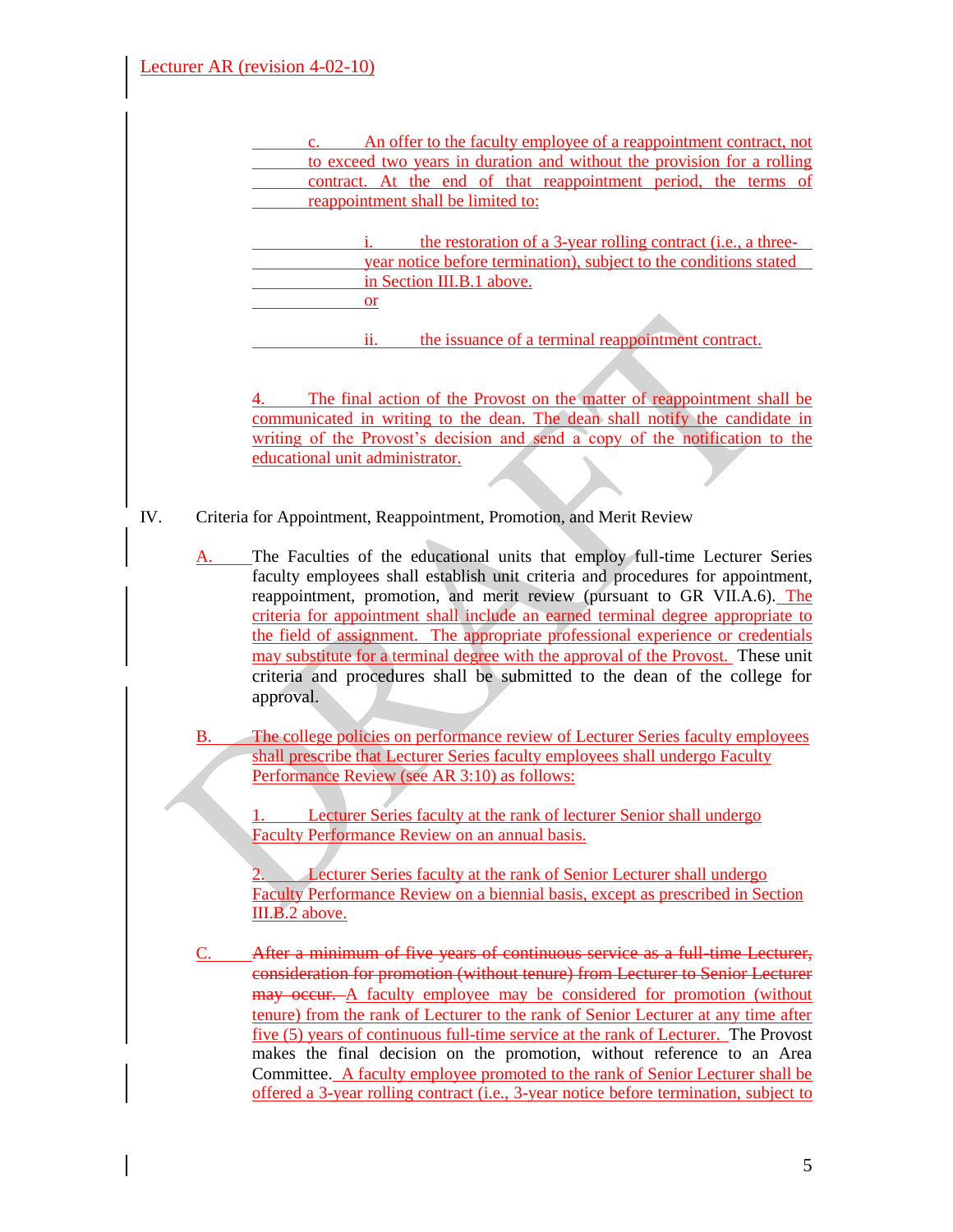# the conditions stated in Section III above).

V. Periodic Course Reduction Associated with Professional Development Opportunities

After six (6) years of continuous service, Lecturer Series faculty employees shall be eligible to apply for one-year course reduction, equivalent to six (6) undergraduate credit hours of teaching, to devote time for professional development in order that the quality of faculty employee's service to the University may be enhanced. The unit administrator shall review such requests from Lecturer Series faculty employees and make recommendations to the dean of the college. The dean shall make the final decision on recommendations for periodic course reductions for Lecturer Series faculty employees.

Normally "continuous service" is interrupted by the two-course reduction associated with the professional development opportunity identified in this regulation. That is, no service prior to the two-course reduction may be credited toward eligibility for future professional development opportunities described herein. However, in the event that it becomes necessary for an individual to postpone such professional development at the request of and/or for the benefit of the University or one of its educational units, the period of postponement shall be counted as part of the six (6) years of continuous service necessary for the individual to become eligible again for the professional development opportunity identified in this regulation. The request for and/or agreement that the professional development opportunity be postponed shall be made in writing by the unit administrator to the dean, who has final authority in this matter. The request or agreement shall specify the period of postponement and the reason for it.

VI. Conditions of Employment

A. Distribution of Effort

The annual assignment for faculty employees in the Lecturer Series shall normally be seventy-five (75) percent instruction (typically equivalent to nine (9) undergraduate credit hours of teaching per semester), with the remaining twentyfive (25) percent of the annual assignment apportioned among other assigned duties that serve the undergraduate program of the faculty employee's educational unit or college. Teaching assignments shall be limited to 100-, 200- and 300 level courses. Exceptions to the provisions stipulated in Section VI.A may be granted by the Provost upon the written recommendation of a dean.

V.B. Eligibility for Tenure, Leave, and Other Benefits

A. 1. Lecturer Series faculty employees are not eligible for tenure, sabbatical leave or membership in the Graduate Faculty. <del>Lecturers Lecturer</del> Series faculty employees are eligible for faculty membership with voting privileges in the college faculty-and the University Senate, subject to the approval of the tenured and tenure-track members of the faculty in the college to which they have been assigned. If extended college faculty membership with voting privileges, fulltime Lecturer Series faculty employees are eligible to vote for, and participate as candidates in the election of, faculty representatives from the college faculty to serve in the University Senate. They are also eligible for faculty membership with or without voting privileges in the educational unit to which they have been assigned, subject to the approval of the tenured and tenure-track members of the faculty in that educational unit. The extension of these privileges to Lecturer